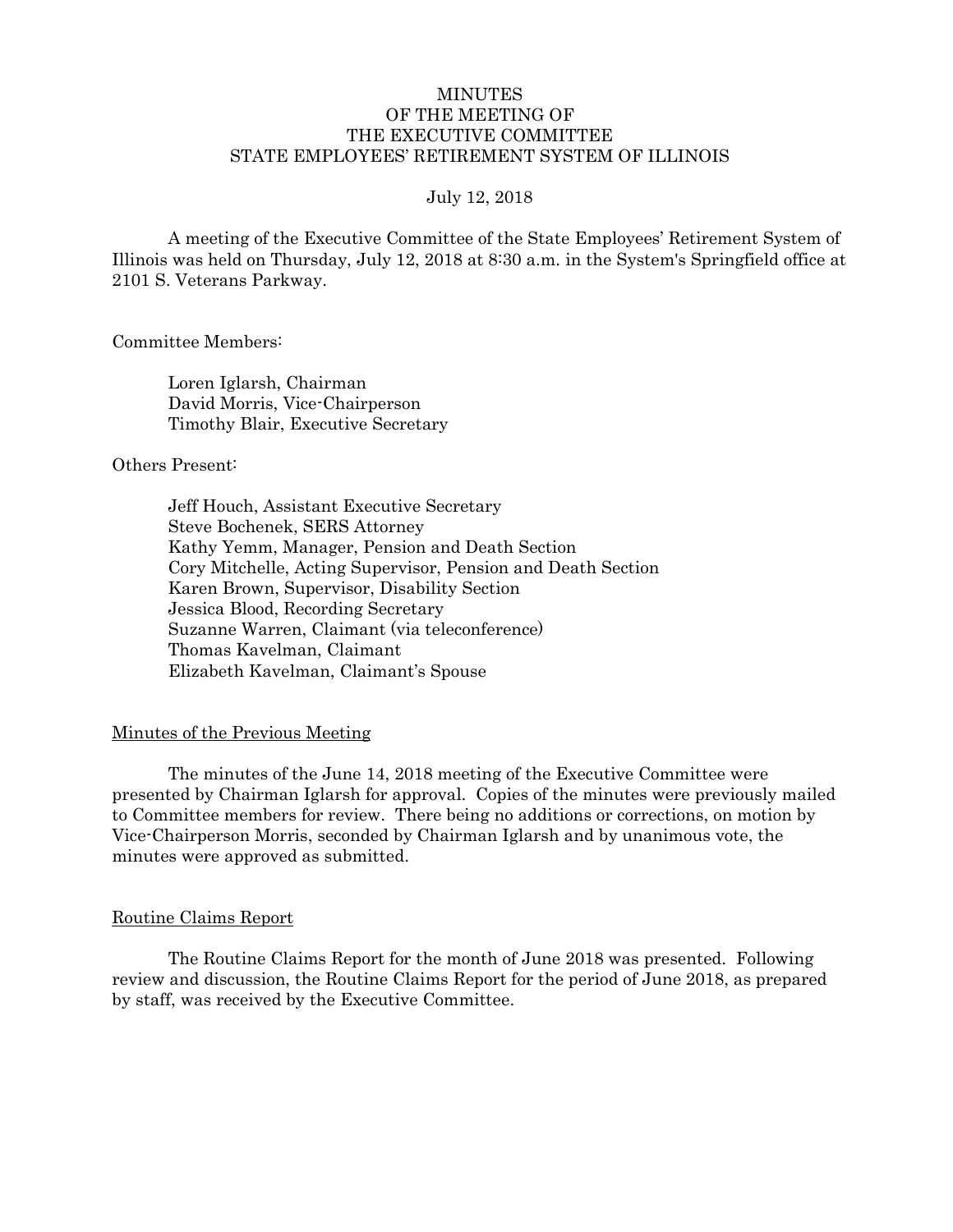# Old Business

Dina Roberts – Appeal to Receive Survivor Annuity – Member: Dennis Settles - Recommendation

Dennis Settles, an active state employee, died on July 20, 1995. His surviving spouse, Dina Settles, was 27 years old and ineligible for a survivor annuity until age 50.

A letter was mailed to Ms. Settles on February 5, 2018 to confirm her address and to inquire about remarriages as her 50<sup>th</sup> birthday was approaching.

Ms. Settles had remarried in 1997 and again in 2000. This was prior to Public Act 91-0887 which eliminated the terminating provision due to remarriage before age 55 for marriages that occur on or after July 6, 2000.

Ms. Roberts (Settles) is requesting a survivor annuity.

After hearing Ms. Roberts' testimony and reviewing the facts of her case at the June 2018 meeting, the Committee referred to Attorney Self for a recommendation.

Attorney Bochenek presented recommendation No. 2018-7 to deny Ms. Roberts' appeal to receive a survivor annuity. Following a review of the recommendation and some discussion, a motion was made by Executive Secretary Blair to accept recommendation No. 2018-7. The motion was seconded by Vice-Chairperson Morris and all were in favor.

## Wayne Chamberlain – Appeal to Reduce SSA Overpayment

Wayne Chamberlain was approved for a non-occupational benefit from SERS effective October 19, 2016.

Mr. Chamberlain was approved for a retroactive Social Security disability benefit effective February 1, 2017. The retroactive benefit created an overpayment from SERS totaling \$16,335.00 from February 1, 2017 through December 31, 2017.

SERS sent Mr. Chamberlain a notification letter on January 29, 2018 that explained the calculation of the overpayment and what was due SERS.

Mr. Chamberlain's non-occupational benefit ended April 30, 2018 due to half time ceasing. To repay this overpayment in 5 years would require a monthly payment of \$273.00. He is not vested and not eligible for retirement.

Mr. Chamberlain is appealing the total amount he owes for the overpayment. A copy of a certification form submitted by Mr. Chamberlain, signed August 14, 2017, alerted SERS that he was receiving SSA benefits, but the SERS benefit was not adjusted until January 1, 2018.

Mr. Chamberlain is represented by John Erbes, Attorney at Law, who presented his case during a teleconference personal hearing at the June 2018 meeting.

After review and discussion regarding Mr. Chamberlain's appeal, the Committee agreed to refer his case to Attorney Bochenek for recommendation.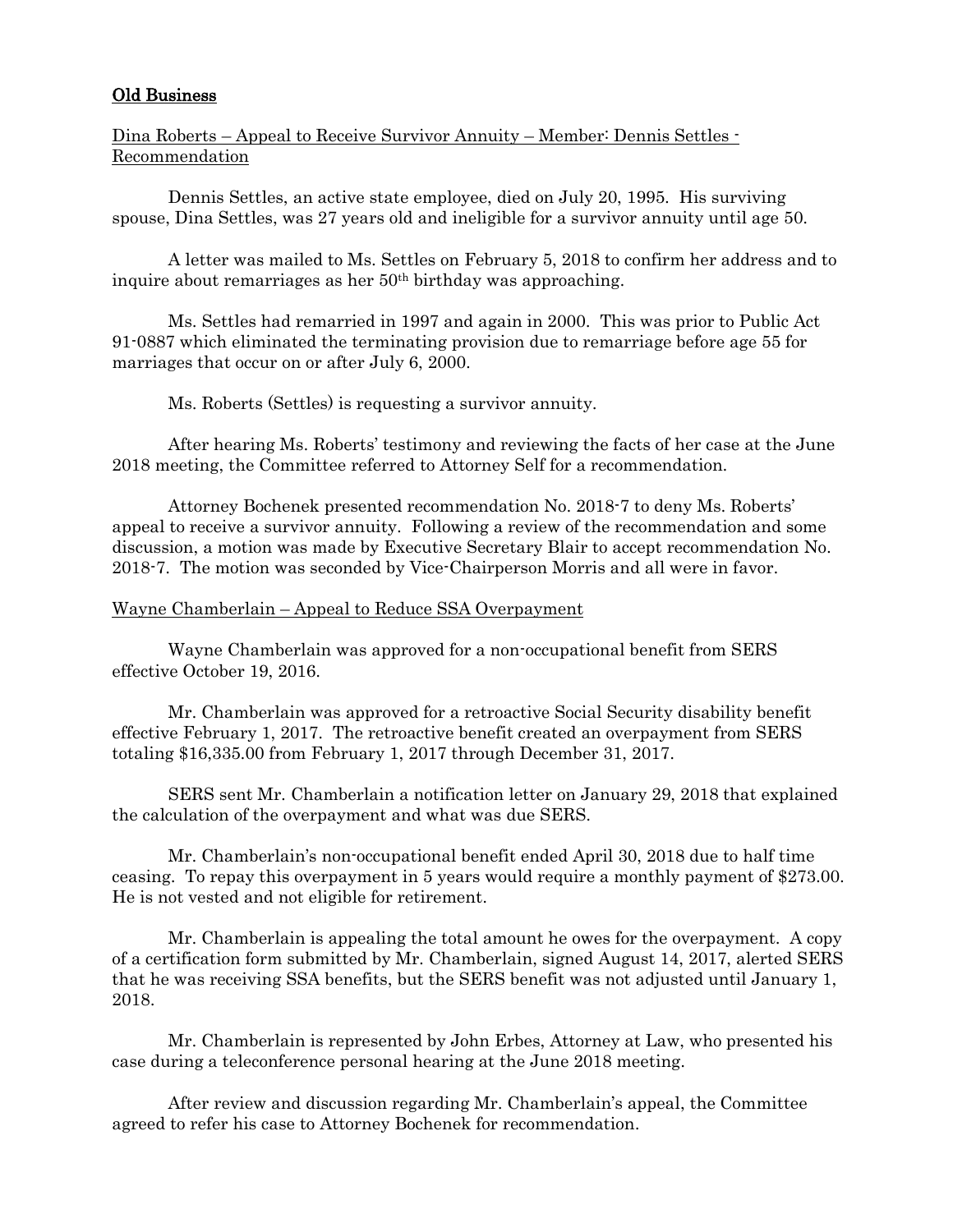### Bryan Monk – Re-appeal of Tier 2 Determination

Bryan Monk worked part-time at the Department of Transportation (IDOT) during several periods from June 2003 through August 2007, but did not complete the six-month qualifying period required for SERS membership.

Mr. Monk first started with IDOT full time on January 16, 2012. He was no longer obligated to serve a qualifying period and became a member of SERS for the first time. On January 18, 2012, Mr. Monk completed and signed the New Hire Tier Determination Form (1002) and his payroll office signed and submitted to SERS for review and determination of Mr. Monk's Tier. On January 25, 2012, a SERS employee reviewed the SERS database and the SURS reciprocal website and correctly determined that based on Mr. Monk's data, he is a Tier 2 member of SERS. The employee marked the 1002 form with the Tier 2 designation, initialed and dated it. The form was then faxed to the IDOT payroll office so Mr. Monk's first payroll would close out with the proper retirement code ("B"). Mr. Monk's completed 1002 form was imaged as part of his SERS file.

Mr. Monk's first payroll record with contributions (pay period January 16-31, 2012) was posted to the SERS Active Member Database with the correct retirement code of "B", indicating Tier 2. Due to an error within the legacy IMS system, a membership record incorrectly marked "Tier 1" was sent to Mr. Monk along with a beneficiary form to be completed and returned to SERS. This is the only time Mr. Monk received documentation from SERS stating he was a Tier 1 member.

Mr. Monk's statement for fiscal year 2014, generated by the new active membership system SRS Central, showed his inclusion in the Tier 2 membership of SERS. Following a call from Mr. Monk on April 25, 2017 questioning his Tier 2 status, an account review was conducted by Alan Fowler, SERS Accounting Division Manager. Mr. Fowler's review confirmed that Mr. Monk's Tier 2 determination was correct based on state statute.

Mr. Monk appeared for a personal hearing at the December 14, 2017 Executive Committee meeting to appeal his Tier 2 determination. Following a review of Mr. Monk's case, it was referred by the Committee to SERS Attorney Bochenek for a recommendation. At the January 2018 meeting of the Executive Committee, Attorney Bochenek presented recommendation No. 2018-1 to deny Mr. Monk's request to appeal his Tier 2 determination, which the Committee accepted.

Mr. Monk is requesting a re-appeal of his Tier 2 determination. After review of new documentation submitted, a motion was made by Chairman Iglarsh to grant Mr. Monk's request to re-appeal his Tier 2 determination. After additional discussion it was determined that Mr. Monk was not eligible for Tier 1 and that although someone from the agency may have indicated that Mr. Monk could participate in Tier 1 that no one from the System had indicated to Mr. Monk that he could participate in Tier 1 prior to Mr. Monk accepting employment with the State. Based on this discussion Chairman Iglarsh moved to deny Mr. Monk's request to participate in Tier 1. The motion was seconded by Executive Secretary Blair and all were in favor.

#### Peter Barbera – Appeal to Retire with the Level Income Option

Peter Barbera retired effective December 1, 2017. He chose the level income option on his retirement application. When initially processing Mr. Barbera's pension, the calculation used indicated that he was not eligible for the level income option. Mr. Barbera's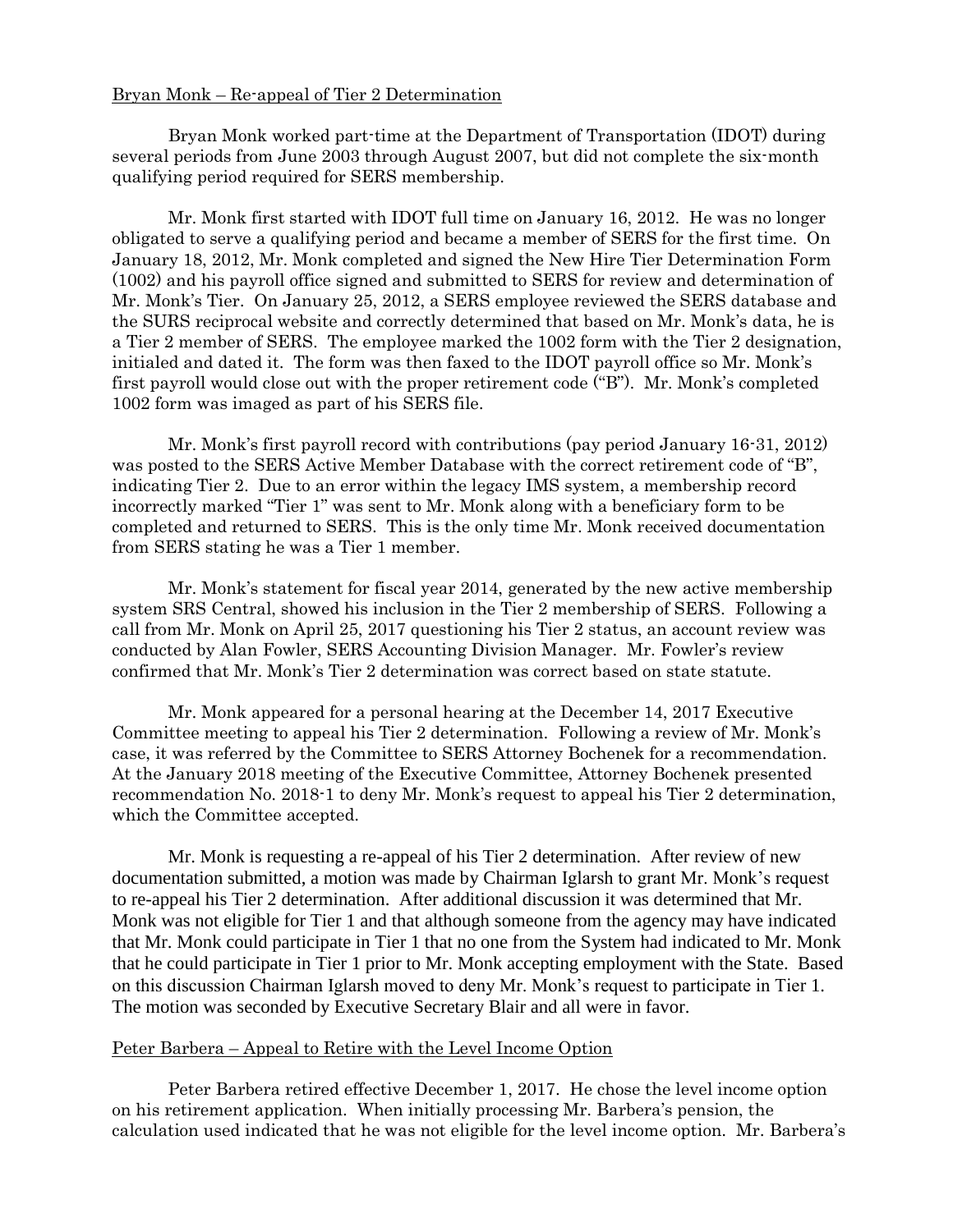pension is reduced because he does not meet the Rule of 85. Due to the reduced pension, cost of living increases do not begin until the January following his 60<sup>th</sup> birthday (January 2023). Initial calculation showed his monthly gross pension amount, with accumulated increases on November 1, 2029 as \$1,288.99, which is not large enough to reduce by \$2,000.00 for level income.

Mr. Barbera requested an appeal to receive the level income option at the March 2018 meeting of the Executive Committee, which was denied.

Upon further review of Mr. Barbera's file, it was discovered that a miscalculation was made with regards to his pension. New calculation shows that he is eligible for the level income option.

Based on new information submitted, a motion was made by Vice-Chairperson Morris to reverse the previous denial of Mr. Barbera's appeal and allow him the level income option. The motion was seconded by Chairman Iglarsh and all were in favor.

## New Business

### Suzanne K. Warren – Appeal Suspension of Benefits for Gainful Employment

Suzanne K. Warren worked as a Highway Maintainer for the Illinois Department of Transportation, Division of Highways, District 3. She last worked on July 1, 2009 due to a medical condition. Ms. Warren began a medical leave of absence on August 25, 2009 through March 1, 2018, when her benefit was ceased due to exceeding the earnings limitation a second time. It is noted that there are medical records on file stating that Ms. Warren has no restrictions. However, her agency would not allow her to return to work due to her medical condition.

Ms. Warren exceeded the earnings limitation in the third quarter of 2012 and the second and third quarters of 2013, creating an overpayment of \$425.79. She paid the overpayment and signed a Disability Earnings Agreement on May 2, 2014 stating that she fully understands that exceeding the System's quarterly limitations a second time shall be considered gainful employment as defined in the System's Rules and Regulations (80 ILL. Adm. Code 1540.80(e)) which will necessitate termination of benefits as of the end of the quarter in which gainful employment occurred. She understands and agrees that any benefits paid subsequent to gainful employment shall be recovered by the System. She recently exceeded the earnings limitation again in the fourth quarter of 2017 and the first quarter of 2018, creating an overpayment of \$12,591.89. Ms. Warren's non-occupational benefit was ceased on March 31, 2018 due to gainful employment.

Ms. Warren is requesting a personal hearing via teleconference to appeal her cessation of benefits.

After review and discussion of the information submitted, a motion was made by Chairman Iglarsh to approve Ms. Warren's appeal of the suspension of her benefits due to gainful employment on the condition that she pay to the System the amount of the excess earnings for the periods in question. The motion was seconded by Vice-Chairperson Morris and all were in favor.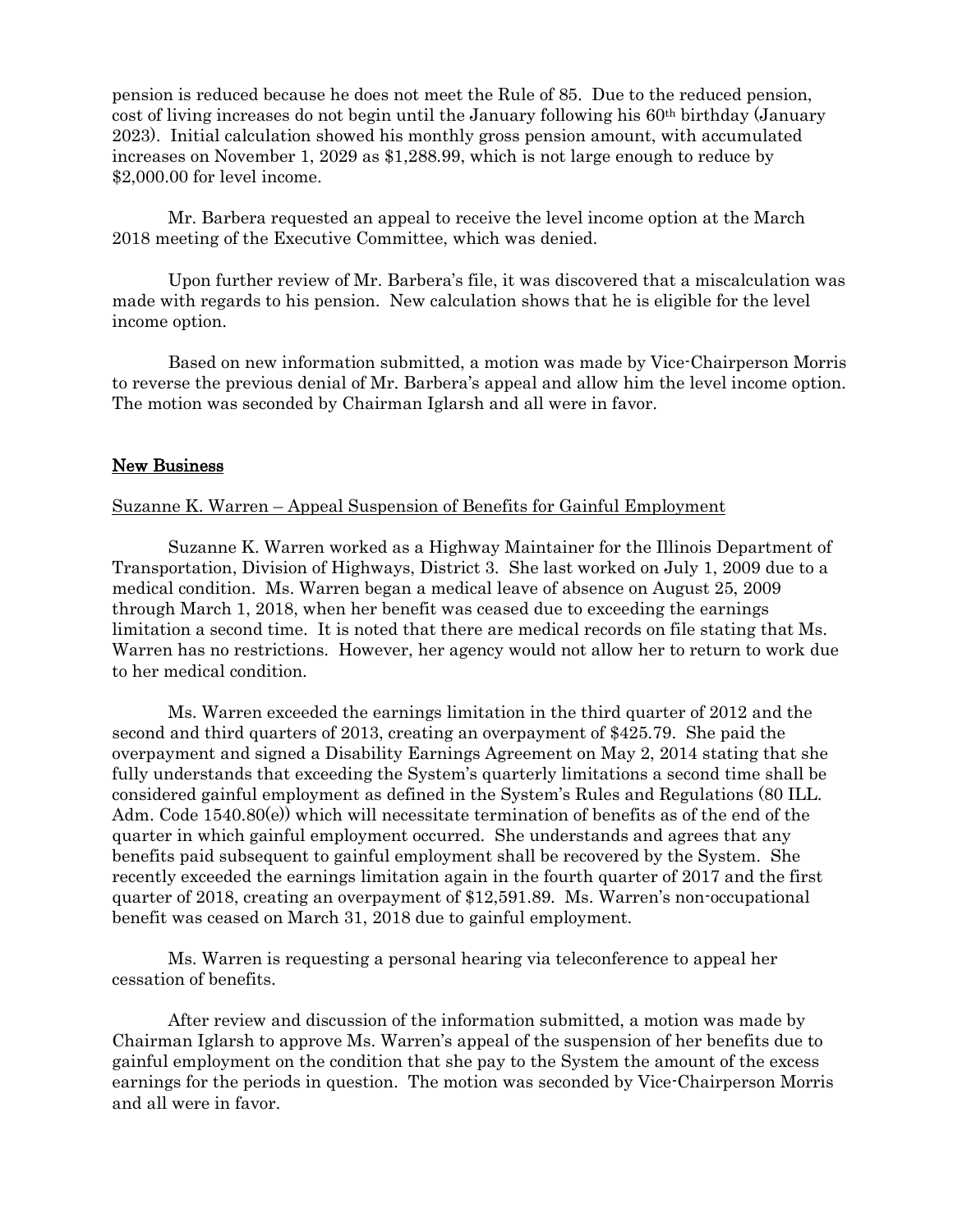# Thomas Kavelman – Request for Additional Service Credit

Thomas Kavelman retired with the Teachers' Retirement System in 2006. In 2008 he purchased his qualifying period of 5.25 months, giving him the necessary 12.00 months for a reciprocal pension. Mr. Kavelman appealed to the Executive Committee in October 2017 for a reciprocal pension. His appeal was approved for a reciprocal pension with payment for actual service credit accrued.

Mr. Kavelman is requesting a re-appeal as he believes his pension should be calculated using more service credit.

After reviewing the documentation provided, the Committee agreed to defer Mr. Kavelman's case pending receipt of the worker's compensation settlement agreement referenced in his case.

# Edward B. Green – Occupational Disability – 12 Month Waiver

Edward B. Green worked as a Stationary Engineer for the Illinois State Department of Corrections, Logan Correctional Center. He last worked on January 17, 2017, the date of his injury at work. He was placed on a service connected leave of absence on January 25, 2017 and remains off work to date. Mr. Green has been receiving TTD benefits from Tristar as of January 25, 2017.

Mr. Green's request for occupational disability benefits was denied in accordance with Chapter 40 of Illinois Pension Code 5/14-124(5). He is requesting that the Executive Committee waive the 12-month filing limitation.

Based on the facts submitted, a motion was made by Chairman Iglarsh to approve Mr. Green's request to waive the 12-month filing limitation. The motion was seconded by Executive Secretary Blair and all were in favor.

## Stephen Gichura – Occupational Disability – 12 Month Waiver

Stephen Gichura works as a Certified Veterans Nursing Assistant for Veterans Affairs. He last worked on April 27, 2016. He began a medical leave of absence on May 5, 2016 due to multiple medical conditions. He was paid TTD for this time period.

Mr. Gichura's request was denied in accordance with Chapter 40 of Illinois Pension Code 5/14-124(5). He is requesting that the Executive Committee waive the 12-month filing limitation.

After reviewing the information provided, a motion was made by Vice-Chairperson Morris to approve Mr. Gichura's request to waive the 12-month filing limitation. The motion was seconded by Chairman Iglarsh and all were in favor.

## Janice Farmer – Appeal to Reinstate Account

Janice Farmer's account became eligible for a write-off in June 2017. Contributions in the amount of \$18,992.81 and 74.50 months of creditable service were written off.

Ms. Farmer has supplied SERS with a current address and proper identification. She is requesting that her account be reinstated so she can apply for a reciprocal pension benefit.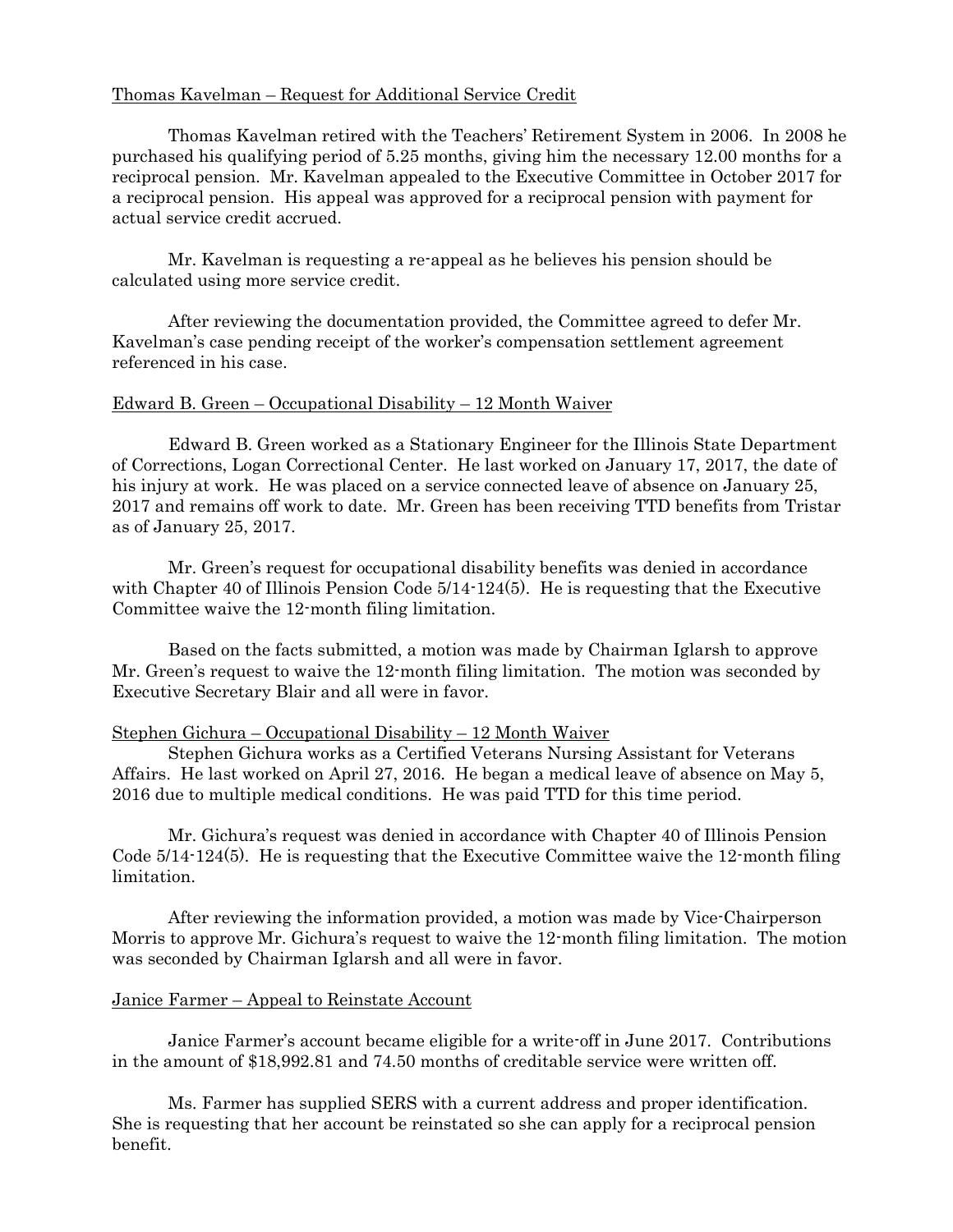Following some discussion, a motion was made by Executive Secretary Blair to approve the reinstatement of Ms. Farmer's account. The motion was seconded by Chairman Iglarsh and all were in favor.

## Katherine Jeffries – Appeal to Waive Overpayment – Member: Angrous Jeffries

Angrous Jeffries, a state retiree, died on September 13, 2017. A surviving spouse, Katherine Jeffries, was eligible for the survivor annuity. A Social Security offset was applicable at age 60 according to the documents received at the time of her application.

The Pension and Death Section annually send a questionnaire to survivors to determine if they are receiving Social Security benefits as a disabled widow. Ms. Jeffries returned the questionnaire stating she was receiving these benefits. This created an overpayment from October 1, 2017 through June 30, 2018 in the amount \$1,869.60.

Ms. Jeffries is requesting the overpayment be dismissed as she does not have the funds to repay the money.

Following a discussion of the information submitted, the Committee agreed to defer the case pending further communications with Ms. Jeffries.

## Lisa Anderson – Request to Lower Overpayment Repayment Amount

Lisa Anderson was approved for a temporary disability benefit from SERS effective December 16, 2015.

Mrs. Anderson was approved for a retroactive Social Security disability benefit effective April 1, 2016. The retroactive benefit created an overpayment to SERS totaling \$38,862.00 from April 1, 2016 through September 30, 2017.

SERS sent Mrs. Anderson a notification letter on October 30, 2017 that explains the calculation of the overpayment and what was due SERS.

As stated in the SERS Board policy, the Overpayment Section is to deduct half the gross of any benefit being paid toward an overpayment owed to SERS. The overpayment is due in accordance with 5/14-125 ILCS of the Pension Code.

The Benefit Support Overpayment Section was instructed to delay offset of the disability benefit for the overpayment until further notice.

Mrs. Anderson's current monthly gross disability payment is \$1,587.00. There are no monthly deductions from the check currently. CMS Premium Collection Unit is billing Mrs. Anderson \$148.70 per month for insurance coverage. Half of the gross disability payment is \$793.50 when applied to the overpayment.

Mrs. Anderson's half time cease date is October 21, 2022 and she is eligible to retire June 1, 2023.

Mrs. Anderson is appealing to repay \$600.00 per month instead of \$793.50. \$600.00 per month would not repay the balance within the 5-year allowed repayment time. Her appeal states that she is repaying a settlement from the State in the amount of \$3,000.00 per month, but that is the amount of her pension (\$2,159.00) that SERS is currently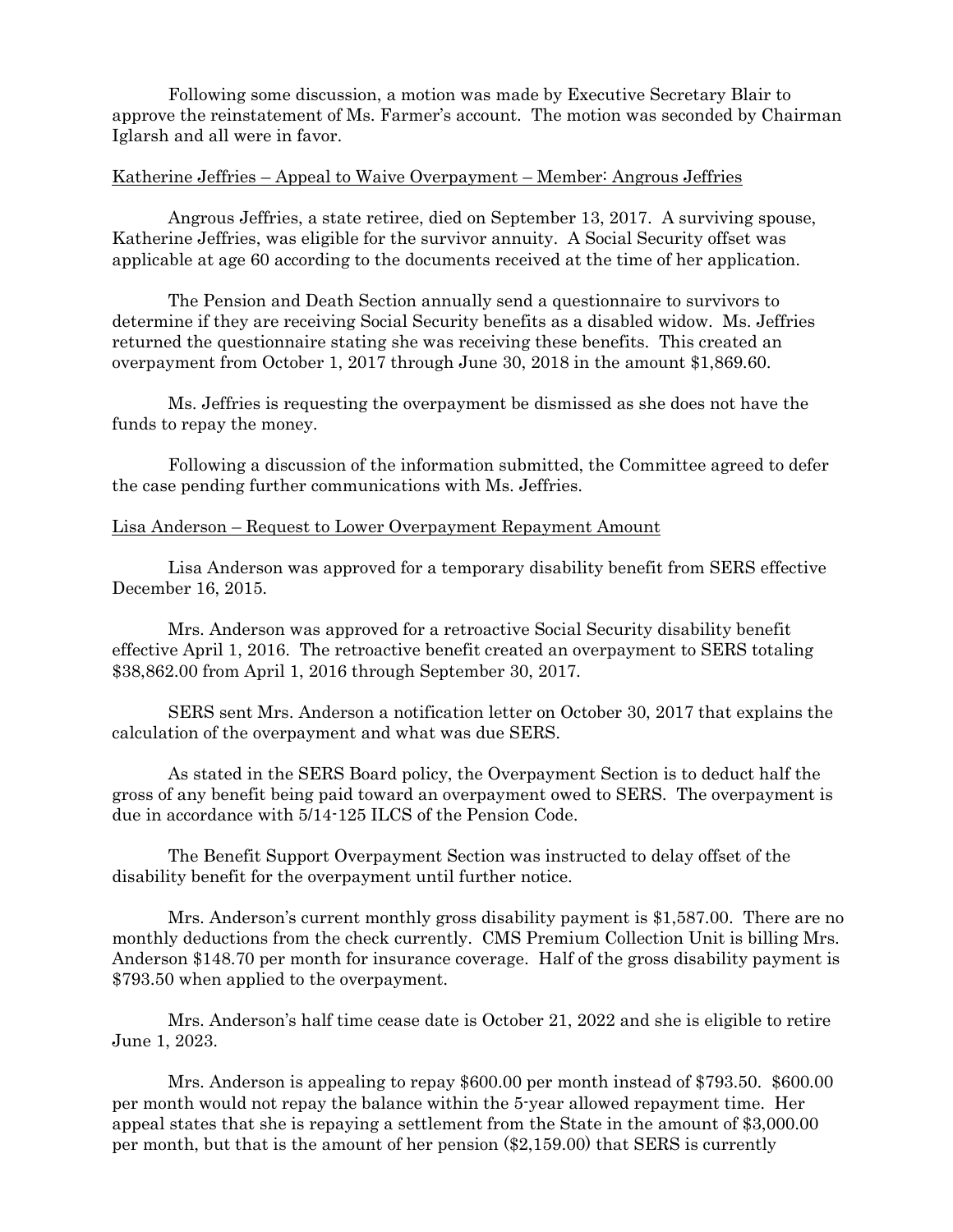offsetting. Mrs. Anderson states that deducting half of her annuity at this time would cause a financial hardship.

Following a review of the facts provided and some discussion, a motion was made by Executive Secretary Blair to deny Mrs. Anderson's request for a lower repayment amount. The motion was seconded by Chairman Iglarsh and all were in favor.

### Lisa Thomas – Appeal SSA Overpayment

Lisa Thomas was approved for non-occupational disability benefits from SERS effective June 26, 2017.

Ms. Thomas was approved for a retroactive Social Security disability benefit effective June 1, 2017. The retroactive benefit created an overpayment to SERS totaling \$12,997.04 from June 26, 2017 through January 31, 2018. An additional overpayment occurred when Ms. Thomas returned to work and a check for March had already been issued. The amount of the return to work overpayment is \$1,053.03. Ms. Thomas's total overpayment is \$14,050.07.

SERS sent Ms. Thomas a notification letter on May 23, 2018 that explains the calculation of the overpayment and what is due SERS. Ms. Thomas's non-occupational benefit ended March 19, 2018 due to her return to work.

Ms. Thomas has made no attempt to repay the debt and is now appealing the amount of the debt. To repay the debt in 5 years, she would have to pay SERS \$234.18 per month. Her current gross monthly salary is \$4,570.00. She pays \$166.15 per month for health, dental and life insurance premiums.

Ms. Thomas can retire May 1, 2036 under a reduced retirement or May 1, 2041 under unreduced retirement benefits.

Ms. Thomas is appealing the total amount she owes for the overpayment.

Following a review of the information presented and some discussion, the Committee agreed to defer the case pending receipt of additional documentation pertaining to Ms. Thomas's case.

#### Billy Holmes – Request to Reinstate Account

Billy Holmes's account became eligible for write-off in June 2006. Contributions in the amount of \$13,781.82 and 138.00 months of creditable service were written off.

Mr. Holmes has supplied SERS with a current address and proper identification. He is requesting that his account be reinstated so he can apply for a pension benefit.

Following some discussion, a motion was made by Executive Secretary Blair to approve the reinstatement of Mr. Holmes's account. The motion was seconded by Vice-Chairperson Morris and all were in favor.